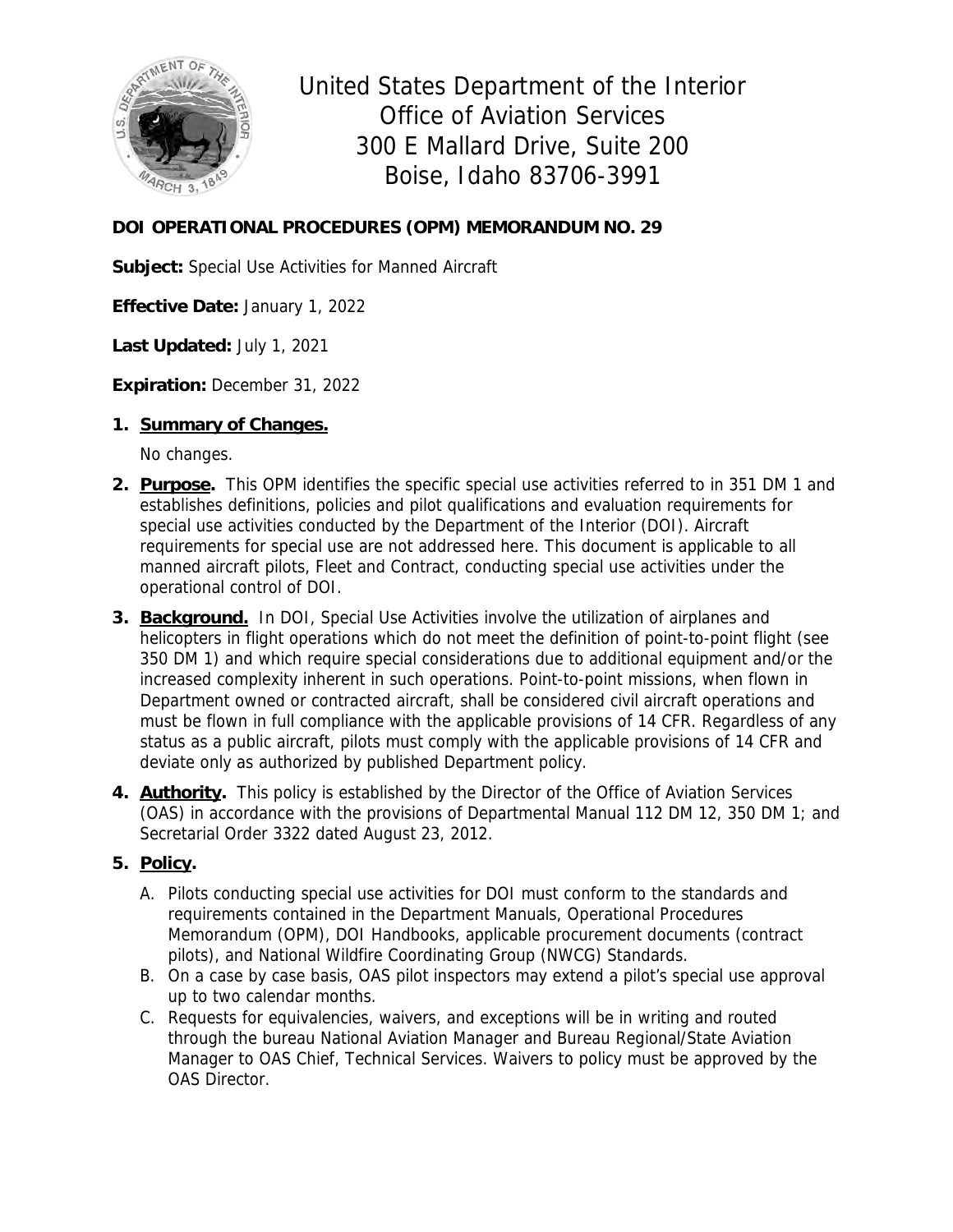- D. PPE: Pilots must consider PPE requirements for each individual special use activity, including aircraft category/class to ensure compliance with the Interagency Aviation Life Support Equipment (ALSE) Handbook/Guide throughout all phases of flight.
- E. Pilot approval is required for the following special use activities.

NOTE: Bureau policy may have additional requirements.

- a) Aerial Application. (Airplane and Helicopter) NOTE: Contractor provided, aerial application, procured under an end product contract is not special use and this OPM does not apply.
	- (1) Agricultural operations as defined in 14 CFR 137.
	- (2) Subsets include:
		- (a) Precision Spray (Helicopter) an operation where individual plants are treated with chemical herbicides from a single spray nozzle suspended on a longline.
		- (b) Herbicide Application by Projectile (Helicopter) an operation where individual plants in steep mountainous terrain are treated with chemical herbicides utilizing a specialized paintball gun to dispense spherical projectiles filled with herbicide.
		- (c) Traditional Aerial Application with booms and spreaders (Fleet Airplane and Helicopter)
	- (3) Contractors conducting aerial application for DOI are required to have an Agricultural Aircraft Operator Certificate prescribed by 14 CFR 137.
	- (4) When conducted in a fleet aircraft, an Agricultural Aircraft Operator Certificate is not required.
	- (5) Aerial application is not applicable to application of water and/or retardant on fires.
	- (6) An initial and 36-month recurrent flight evaluation is required for fleet pilots.
	- (7) A one-time flight evaluation is required for contractors conducting Herbicide Application by Projectile (Helicopter).
	- (8) An initial and 36-month recurrent flight evaluation is required for contractors conducting Precision Spray.
	- (9) Personal protective equipment (PPE) in accordance with the Interagency Aviation Life Support Equipment (ALSE) Handbook Guide for low level flight is required.
	- b) Aerial Capture, Eradication and Tagging of Animals (ACETA). (Helicopter)
		- (1) Operations conducted to perform Aerial Capture, Eradication and Tagging of Animals. Subsets of ACETA include:
			- (a) Herding
			- (b) Eradication/Darting/Marking (performed above 50 feet AGL)
			- (c) Eradication/Darting/Marking (performed below 50 feet AGL)
			- (d) Trapping
			- (e) Netgunning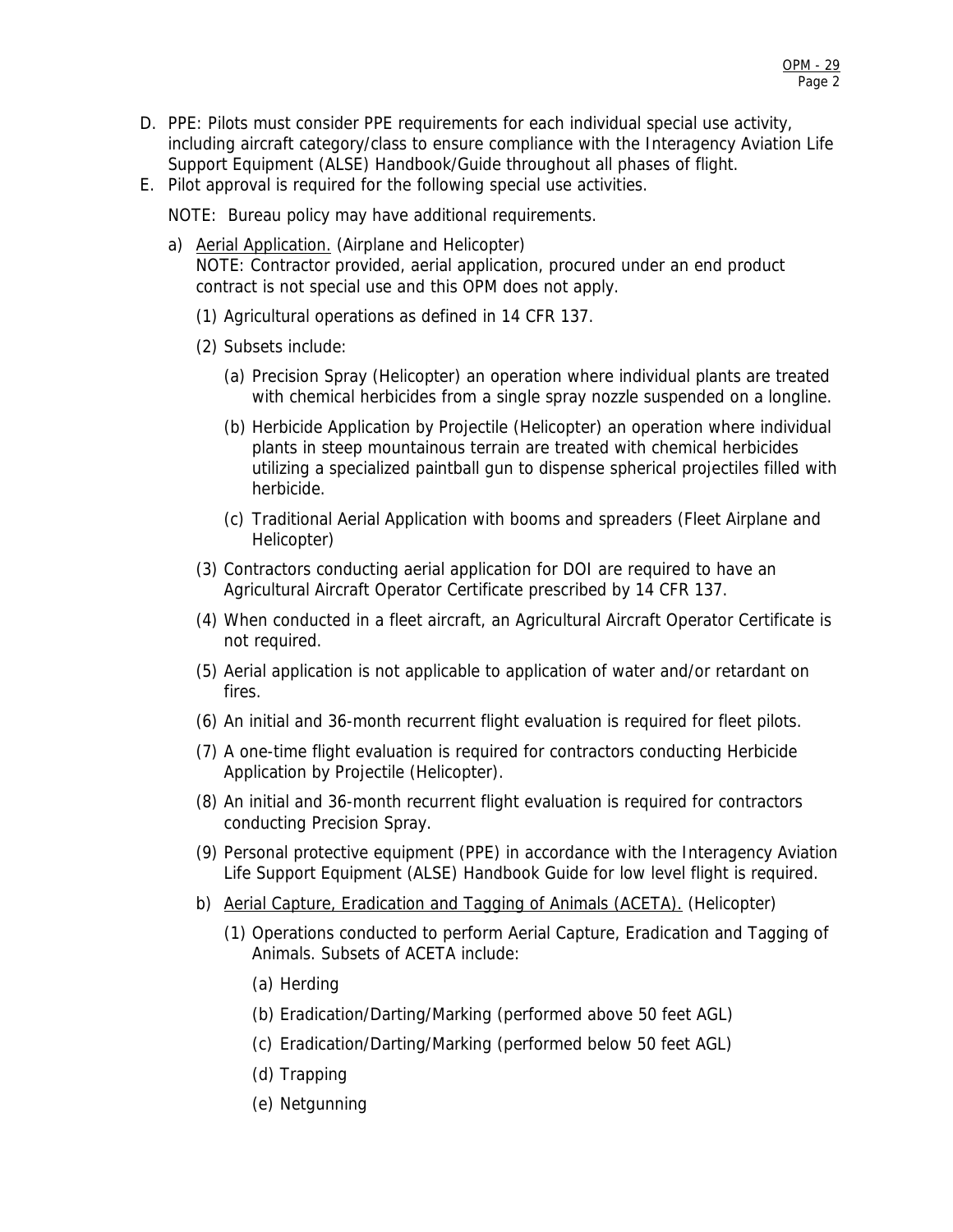NOTE: See Appendix 1 for ACETA subset base definitions Refer to the applicable contract and OPM-33: Aerial Capture, Eradication and Tagging of Animals (ACETA).

- (2) An initial and 36-month recurrent flight evaluation is required.
- (3) PPE in accordance with the Interagency ALSE Handbook Guide is required.
- c) **Aerial Ignition.** (Helicopter)
	- (1) An operation that utilizes a plastic sphere dispenser (PSD) or a helitorch for prescribed fire or for burn operations on wildland fires.
	- (2) Best practices are documented in the NWCG Standards for Aerial Ignition PMS 501, which may be adopted as policy by the operating bureau.
	- (3) A one-time flight evaluation is required.
	- (4) PPE in accordance with the Interagency ALSE Handbook Guide is required.
- d) Aerial Supervision Module (ASM). (Airplane)
	- (1) An operation which combines a qualified leadplane pilot with a qualified air tactical group supervisor in one airplane.
	- (2) Best practices are documented in the NWCG Standards for Aerial Supervision, PMS 505, which may be adopted as policy by the operating bureau.
	- (3) An initial and 12-month recurrent flight evaluation is required.
	- (4) PPE in accordance with the Interagency ALSE Handbook/Guide for low level flight is required.
- e) Air Attack Pilot (ATGS or HLCO). (Airplane and Helicopter)
	- (1) An operation in which an air tactical group supervisor (ATGS) or helicopter coordinator (HLCO), manages airspace and air resources from an aircraft over an incident.
	- (2) Best practices are documented in the NWCG Standards for Aerial Supervision, PMS 505, which may be adopted as policy by the operating bureau.
	- (3) An initial and 60-month recurrent flight evaluation is required for airplanebased air attack pilots.
	- (4) PPE in accordance with the Interagency ALSE Handbook/Guide is required.
- f) Animal Classification. (Helicopter)

NOTE: General animal survey/census/inventory operations are not conducted under Animal Classification but are conducted as Low Level and Reconnaissance operations.

(1) An operation conducted to acquire a detailed animal census. Identification of specific characteristics of the animals may require the maneuvering the helicopter much lower to ground than required for an inventory survey in which animals are simply counted from higher altitudes. May also require maneuvering the helicopter to direct the animals into a position that allows identification of characteristics such as age, sex, or health to be readily identified. Animal Classification is not considered a subset of ACETA.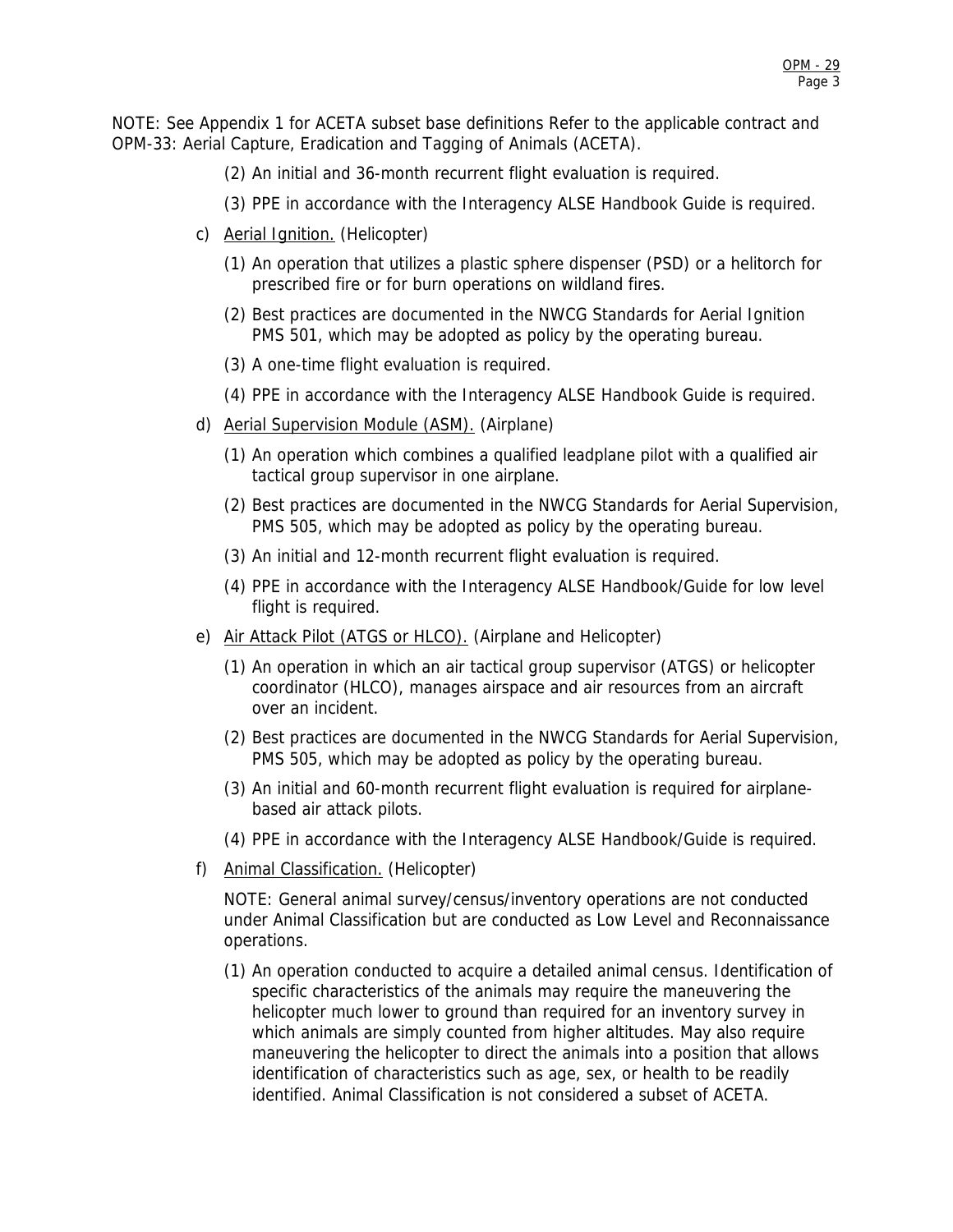- (2) A one-time flight evaluation is required.
- (3) PPE in accordance with the Interagency ALSE Handbook/Guide is required.
- g) External Load. (Airplane)
	- (1) Any flight operation as defined in FAA Order 8400.34 (Fixed-Wing External Loads in Alaska) requiring external carriage of a load outside of the aircraft.
	- (2) Conducted in accordance with FAA authorization
	- (3) A one-time flight evaluation is required.
	- (4) No specific PPE required.
- h) External Load. (Helicopter)
	- (1) Class B, C or D external load.
	- (2) Subsets of External Load (Helicopter) are:
		- (a) Belly Hook/Sling ≤50 feet.
		- (b) Cargo Letdown An operation in which cargo is deployed from a hovering helicopter by the means of an approved webbing, descent device, and auxiliary equipment.
		- $(c)$  Longline  $>50$  feet.
		- (d) Hoist Operations An operation where an aircraft mounted winch is utilized to load or unload a helicopter while in a hover.
		- (e) Rappel An operation in which personnel use ropes and friction devices to exit a helicopter while hovering.
		- (f) Rope Assisted Delivery System (RADS) An operation in which personnel use ropes to exit a helicopter while hovering, also known as fast-rope.
		- (g) Short Haul An operation in which personnel are transported from one location to another as an external load.
	- (3) Contractors conducting external load operations for DOI are required to have a Rotorcraft External Load Operator Certificate prescribed by 14 CFR 133.
	- (4) When conducted in a fleet aircraft, a Rotorcraft External Load Operator Certificate is not required.
	- (5) Hoist Operations follow specific DOI/Bureau or cooperator policy.
	- (6) RADS policy is TBD.
	- (7) Rappel and Cargo Letdown best practices are documented in the Interagency Helicopter Rappel Guide, which may be adopted as policy by the operating bureau.
	- (8) Short Haul reference OPM-32 and Bureau specific policy.
	- (9) A one-time flight evaluation is required for Belly Hook/Sling.
	- (10) An initial and 36-month recurrent flight evaluation is required for Cargo Letdown, Hoist (no people), and Longline.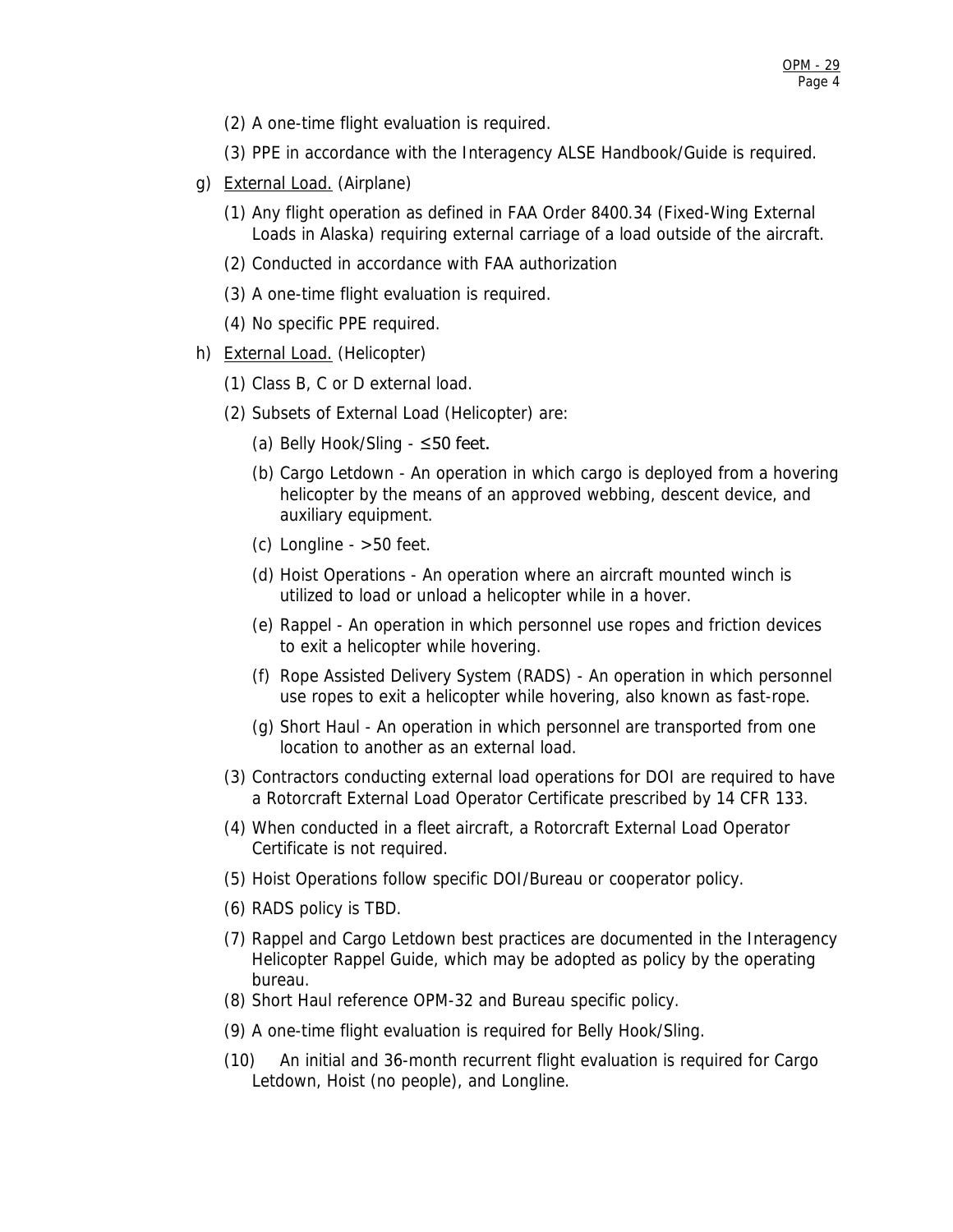- (11) An initial and 12-month recurrent flight evaluation is required for any external load operation when a live person is the load.
- (12) PPE in accordance with the Interagency ALSE Handbook/Guide is required.
- i) Float. (Helicopter)
	- (1) Fixed or hull floats only. Popouts are excluded.
	- (2) A one-time flight evaluation is required PPE in accordance with the Interagency ALSE Handbook/Guide is required.
- j) Glacier Landings-Skis. (Airplane)
	- (1) Takeoff and landing ski plane operations on a glacier.
	- (2) 200 hours PIC glacier ski plane experience in category; or 10 hours of ski plane flight instruction in category on glaciers.
	- (3) Prerequisites Mountainous Terrain (Airplane). When pioneering sites, Low Level (Airplane).
	- (4) Currency pilot must have three glacier ski plane takeoffs and landings in the previous 90 days to carry passengers.
	- (5) An initial and 36-month recurrent flight evaluation is required.
	- (6) No specific PPE required.
- k) Low Level. (Airplane and Helicopter)
	- (1) An operation other than takeoff or landing where flight is conducted less than 500 feet above the surface.
	- (2) 200 hours PIC low level in category; or 10 hours in category of low-level flight instruction.
	- (3) An initial and 36-month recurrent flight evaluation is required for airplanes.
	- (4) A one-time flight evaluation is required for helicopters.
	- (5) PPE in accordance with the Interagency ALSE Handbook/Guide is required.
- l) Mountainous Terrain. (Airplane and Helicopter)
	- (1) Mountainous terrain is an endorsement required for operations other than point to point conducted within 1000 feet of terrain (horizontal or vertical) in the areas designated by the FAA as mountainous IAW 14 CFR 95 Subpart B, except take off, landing and as noted here.
	- (2) Operations conducted at less than 500 feet above the surface require a lowlevel endorsement (See 11)
	- (3) Pilots applying for an initial DOI pilot qualifications card with a requirement to operate within 1000 feet of terrain (horizontal or vertical) in mountainous terrain must pass a Mountainous Terrain flight evaluation conducted in accordance with the Interagency Airplane Pilot Practical Test Standards prior to operating in mountainous terrain.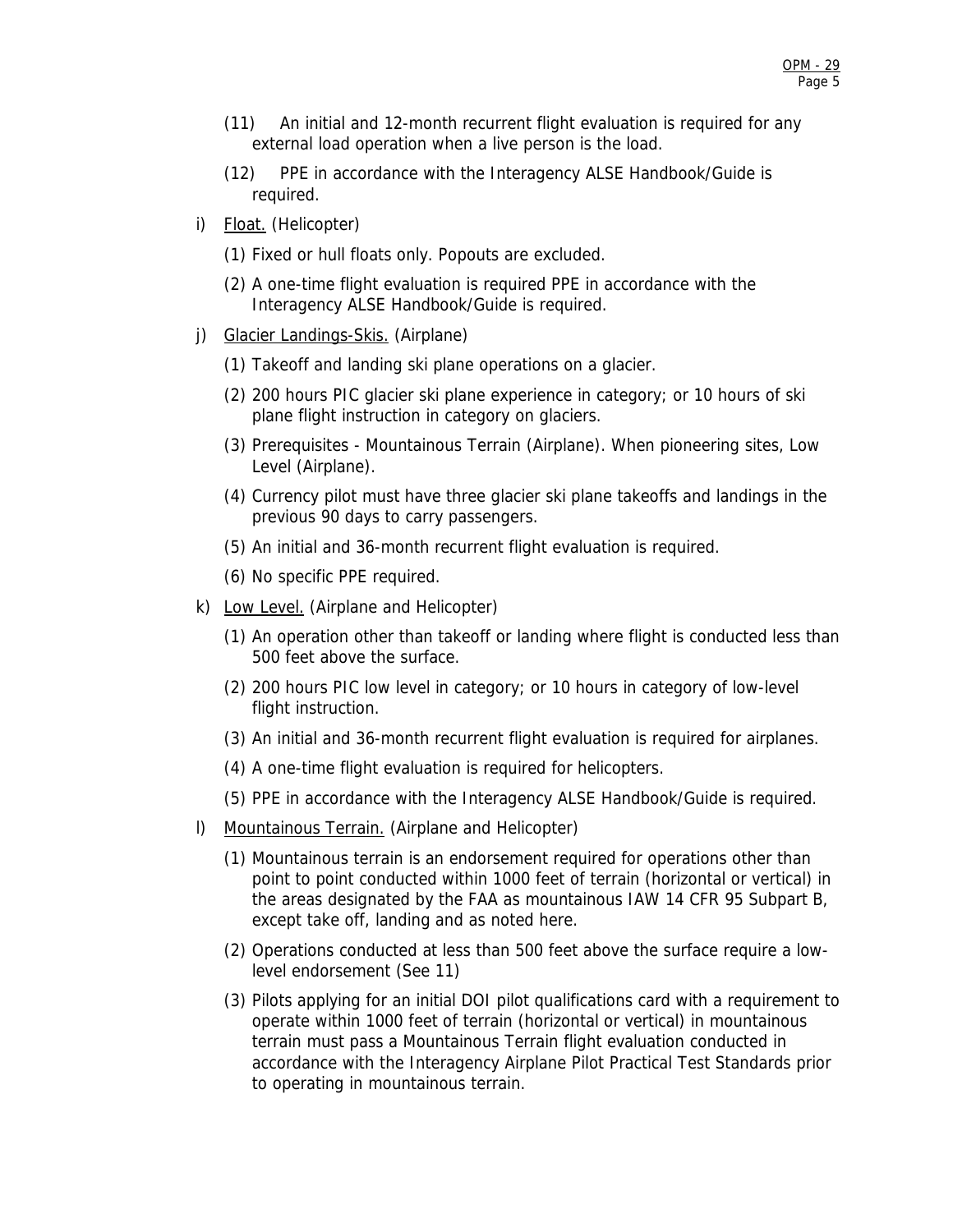(4) A one-time flight evaluation is required. No specific PPE required.

m) Night Vision Goggle (NVG). (Airplane and Helicopter)

(1) Night flight in an aircraft aided by light enhancing goggles.

- (2) An initial and 12-month recurrent flight evaluation is required.
- (3) No specific PPE required.
- n) Off Airport -Wheels. (Airplane)
	- (1) Use of airports authorized and current in the [DOI Airport Directory](https://www.doi.gov/aviation/akro/safety_compliance/approved_landing) (DAD) is not considered a special use activity.
		- (a) Off Airport take-offs and landings are considered special use activities anytime they are conducted from an airport meeting any of the following.
			- (1) Not listed in a FAA Chart Supplement
			- (2) Listed as "not maintained" in accordance with a FAA Chart Supplement
		- (b) Pilot must have documented training or experience in off airport operations.
		- (c) Prerequisites Low Level (Airplane), Mountainous Terrain (Airplane) when operating in mountainous terrain.
		- (d) Currency Pilot must have three takeoffs and landings, off-airport, in an airplane on wheels in the preceding 90 days to carry passengers.
		- (e) An initial and 36-month recurrent flight evaluation is required for contract pilots
		- (f) An initial and 24-month recurrent flight evaluation is required for fleet pilots.
		- (g) PPE in accordance with the Interagency ALSE Handbook/Guide for low level flight is required.
- o) Offshore Platform. (Helicopter)

NOTE: Offshore Platform Landings by contract pilots is not special use.

- (1) Takeoff or landing on an elevated heliport structure surrounded by water.
- (2) Pilots conducting offshore platform landings must have 100 hours PIC of offshore navigation or 50 hours PIC of offshore navigation in the previous 12 months.
- (3) Pilots conducting offshore platform landings must have 10 takeoffs and 10 landings to platforms or vessels, drill-ships, semi-submersible drilling platforms, or barges.
- (4) A one-time flight evaluation is required. For fleet pilots an initial and 36 month recurrent flight evaluation is required.
- (5) PPE in accordance with the Interagency ALSE Handbook/Guide is required.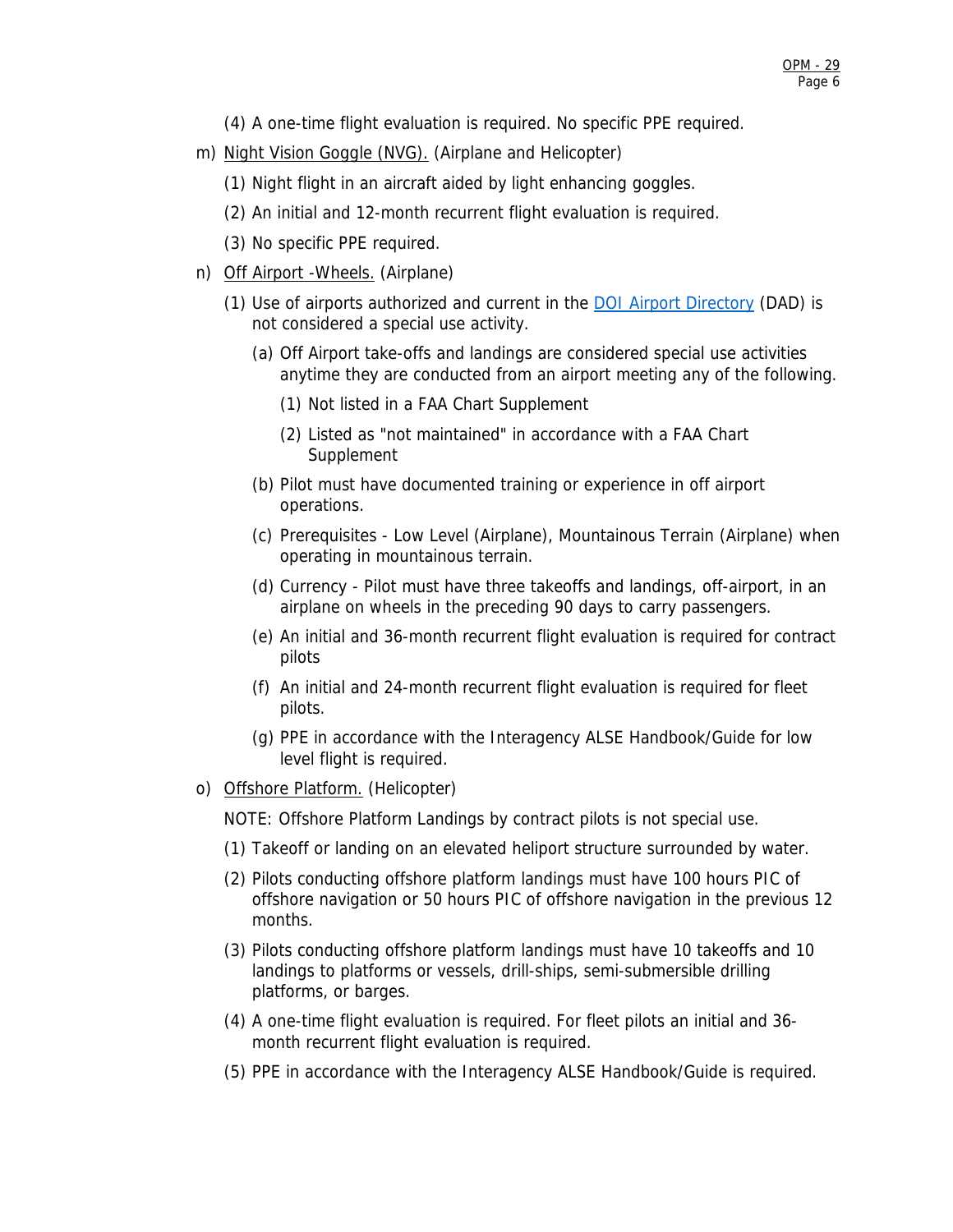- p) Paracargo. (Airplane)
	- (1) An operation in which cargo is delivered from an airplane in flight.
	- (2) Best practices are documented in the Interagency Smokejumper Pilot Operations Guide, which may be adopted as policy by the operating bureau.
	- (3) An initial and 12-month recurrent flight evaluation is required.
	- (4) PPE in accordance with the Interagency ALSE Handbook/Guide for low level flight is required.
- q) Reconnaissance. (Airplane and Helicopter)
	- (1) A fundamental special use activity conducted above 500 feet AGL requiring deviation from point to point operations (see definitions), may involve transect- type operations, utilization of specialized equipment, or tasks involving surface observation or data collection.
	- (2) Prerequisites Mountainous Terrain (in category) when conducted in mountainous terrain.
	- (3) A one-time flight evaluation is required. Airplane No specific PPE required
	- (4) Helicopter PPE in accordance with the Interagency ALSE Handbook/Guide is required.
- r) **S**ingle-skid, **T**oe-in and hover **E**xit/entry **P**rocedures (STEP). (Helicopter)
	- (1) An operation in which personnel and/or cargo are loaded or unloaded, without the use of ropes or hoists, while the helicopter either has no contact with the ground (a low hover) or has limited contact with the ground (i.e. one skid/wheel/toe-in).
	- (2) Refer to OPM-40.
	- (3) An initial and 36-month recurrent flight evaluation is required.
	- (4) PPE in accordance with the Interagency ALSE Handbook/Guide is required.
- s) Skiplane. (Airplane) Contract Pilots Only
	- (1) Pilots must have documented training or experience in skiplane operations.
	- (2) Currency Pilots must have three take-offs and three landings to a full stop in a skiplane in the preceding 90 days prior to carrying passengers in a skiplane.
	- (3) A one-time flight evaluation is required
	- (4) No specific PPE required.
- t) Smokejumper. (Airplane)
	- (1) An operation in which personnel are deployed via parachute from an airplane in flight.
	- (2) Best practices are documented in the Interagency Smokejumper Pilot Operations Guide, which may be adopted as policy by the operating bureau.
	- (3) An initial and 12-month recurrent flight evaluation is required.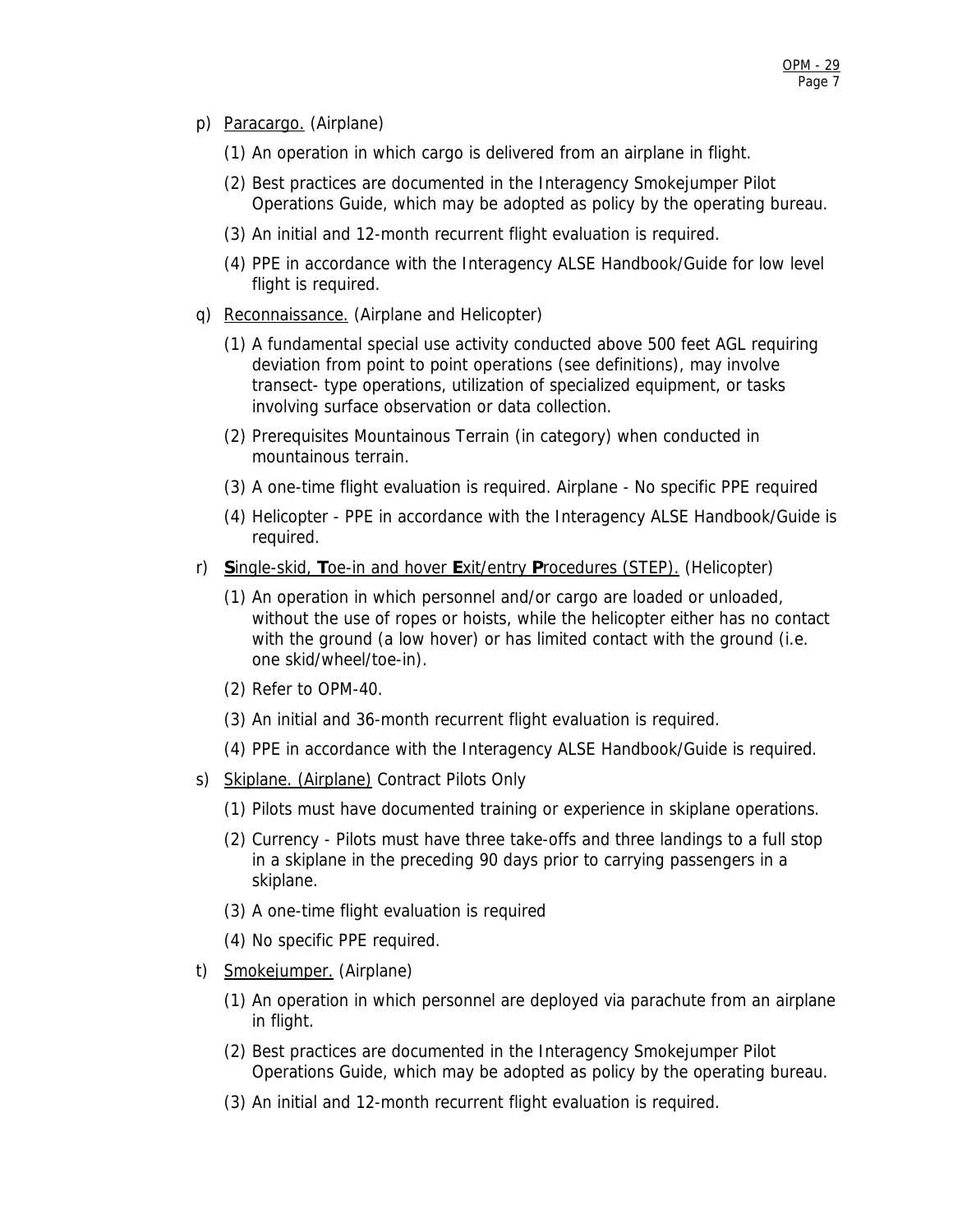- (4) PPE in accordance with the Interagency ALSE Handbook/Guide for low level flight is required.
- u) Snow (deep snow). (Helicopter)
	- (1) Operations that require landing in snow of such depth that use of special pilot techniques is required.
	- (2) Reference the NWCG Standards for Helicopter Operations, PMS 510.
	- (3) A one-time flight evaluation is required.
	- (4) No specific PPE required.
- v) Vessel. (Helicopter)
	- (1) Takeoff and landing operations on vessels, drill ships, semi-submersible drilling platforms, barges, or other landing areas subject to pitch and roll of the sea.
	- (2) Pilots conducting Vessel Landings must have: 200 hours PIC of offshore navigation or 100 hours PIC of offshore navigation with 50 hours PIC accomplished during the previous 12 months.
	- (3) Pilots conducting Vessel Landings must have 10 offshore landings to vessels, drill- ships, semi-submersible drilling platforms, barges, or other landing areas subject to pitch and roll of the sea, this does not include fixed facilities regardless of movement.
	- (4) An initial and 36-month recurrent flight evaluation is required.
	- (5) PPE in accordance with the Interagency ALSE Handbook/Guide is required.
- w) Water/Retardant Delivery. (Airplane and Helicopter)
	- (1) Categories include Airtankers, Initial Attack (IA) Airtankers, Single Engine Airtanker (SEAT), Single Engine Scoopers (Fire Boss), Multi Engine Scoopers and Helicopters with buckets or fixed tanks.
		- (a) SEAT/Fire Boss pilots are delineated into subcategories of Level 1 and Level II (see definitions).
	- (2) Contractors are required to have an Agricultural Aircraft Operator Certificate prescribed by 14 CFR 137.
	- (3) Refer to the appropriate current procurement document for pilot privileges, limitations and qualifications.
	- (4) An initial and 12-month recurrent flight evaluation is required for Level II SEAT/Fire Boss pilots.
	- (5) An initial and 36-month recurrent flight evaluation is required for all other pilots.
	- (6) PPE in accordance with the Interagency ALSE Handbook/Guide for low level flight is required.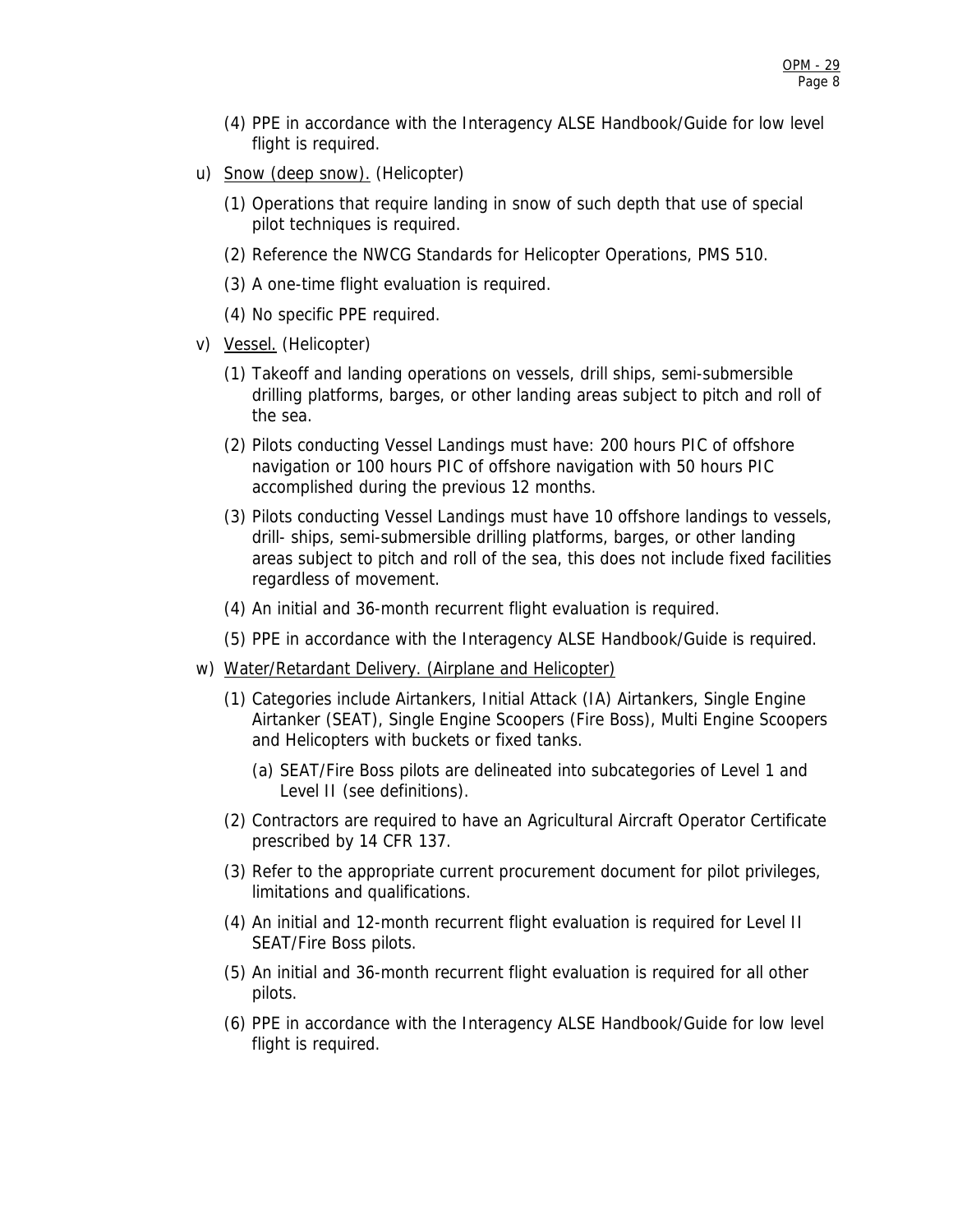<u>OPM - 29</u> Page 9



Digitally signed by FRANK CRUMP Date: 2022.01.18 09:24:32 -05'00'

Frank Crump, III Acting Director, Office of Aviation Services

Attachments: Appendix 1: Definitions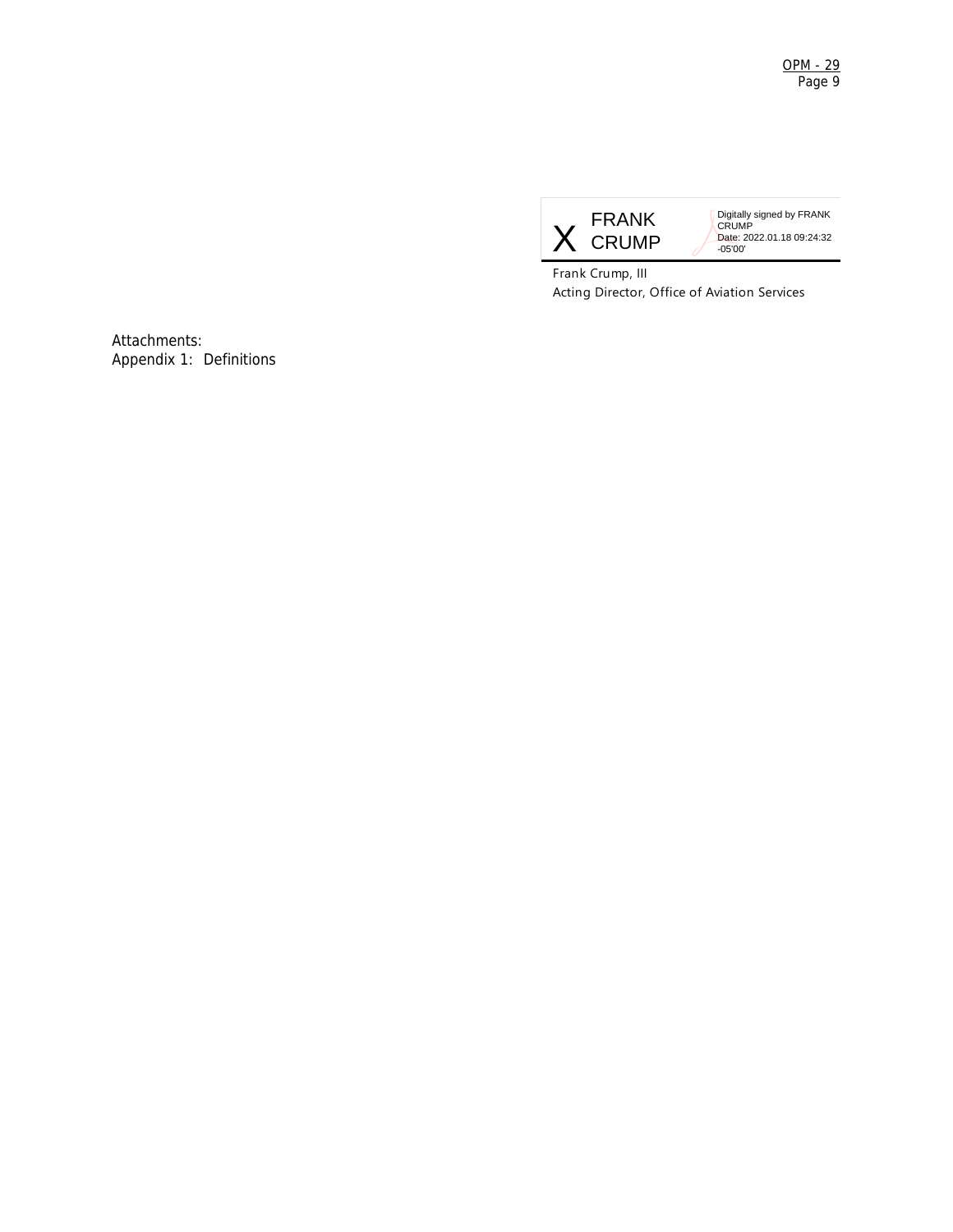# **Definitions**

- 1. ACETA (subset definitions) (see OPM-33).
	- A. Darting Use of a helicopter to chemically immobilize/sedate animals by discharging a tranquilizer dart from a specialized dart gun fired from the aircraft.
	- B. Eradication Use of a helicopter to euthanize animals by discharging a firearm from the aircraft.
	- C. Herding Use of a helicopter to haze and subsequently encourage movement of an animal or group of animals along the ground from one location to another.
	- D. Marking Use of a helicopter to mark animals with paint or dye utilizing a specialized paintball gun fired from the aircraft.
	- E. Netgunning Use of a helicopter to capture animals by deploying a capture net over the animal utilizing a specialized handheld net gun fired from the aircraft.
	- F. Trapping Use of a helicopter to capture animals by herding animals into a pen, net, trap, or set of corrals.
- 2. Aircraft. A helicopter (rotor wing), airplane (fixed wing) or unmanned aircraft system (UAS). See OPM-11 for policy concerning Unmanned Aircraft Systems.
- 3. Airport. Means an area of land or water that is used or intended to be used for the landing and takeoff of aircraft, and includes its buildings and facilities, if any.
- 4. DOI Airport Directory. A list of authorized off airport sites and airports with modified requirements. Examples of modifications may be PPE requirements, pilot qualifications, or project aviation safety plan requirements. Authority to create and revise the Directory resides with the Bureau RAM/SAM.
- 5. Helicopter External Loads. (FAA definitions provided for clarification of FAA designated class A, B,C, and D loads only) (Belly Hook, Longline, Shorthaul, Rappel, and Hoist are designated special use operations that are examples of various external load operations.)
	- A. Class A External Loads Class A is a non-jettisonable external load that cannot move freely and does not extend below the landing gear. An example of a Class A operation is the carriage of supplies in an approved cargo rack, bin, or fixture affixed to the exterior of the rotorcraft. A cargo rack certification may or may not include a cargo envelope. The Federal Aviation Administration (FAA)-approved Rotorcraft Flight Manual Supplement (RFMS) required for the cargo rack installation specifies the approved configuration. If the cargo carried is within the envelope specified in the RFMS, the rotorcraft operator may operate in accordance with 14 CFR 91 or 135. Rotorcraft operators must conduct flight operations in accordance with 14 CFR 133 when the cargo rack certification does not include a cargo envelope or the cargo carried exceeds the specified envelope.
	- B. Class B External Loads Class B is a jettisonable external load, carried above or below the skids, suspended by a cargo hook or winch, which lifts free of land and/or water. An example of a Class B operation is a cargo net attached to the belly hook or a line off of the belly hook.
	- C. Class C External Loads Class C is a jettisonable external load where a portion of the load remains in contact with land or water. Examples of Class C operations are wire stringing, dragging a long pole, or towing a boat or barge.